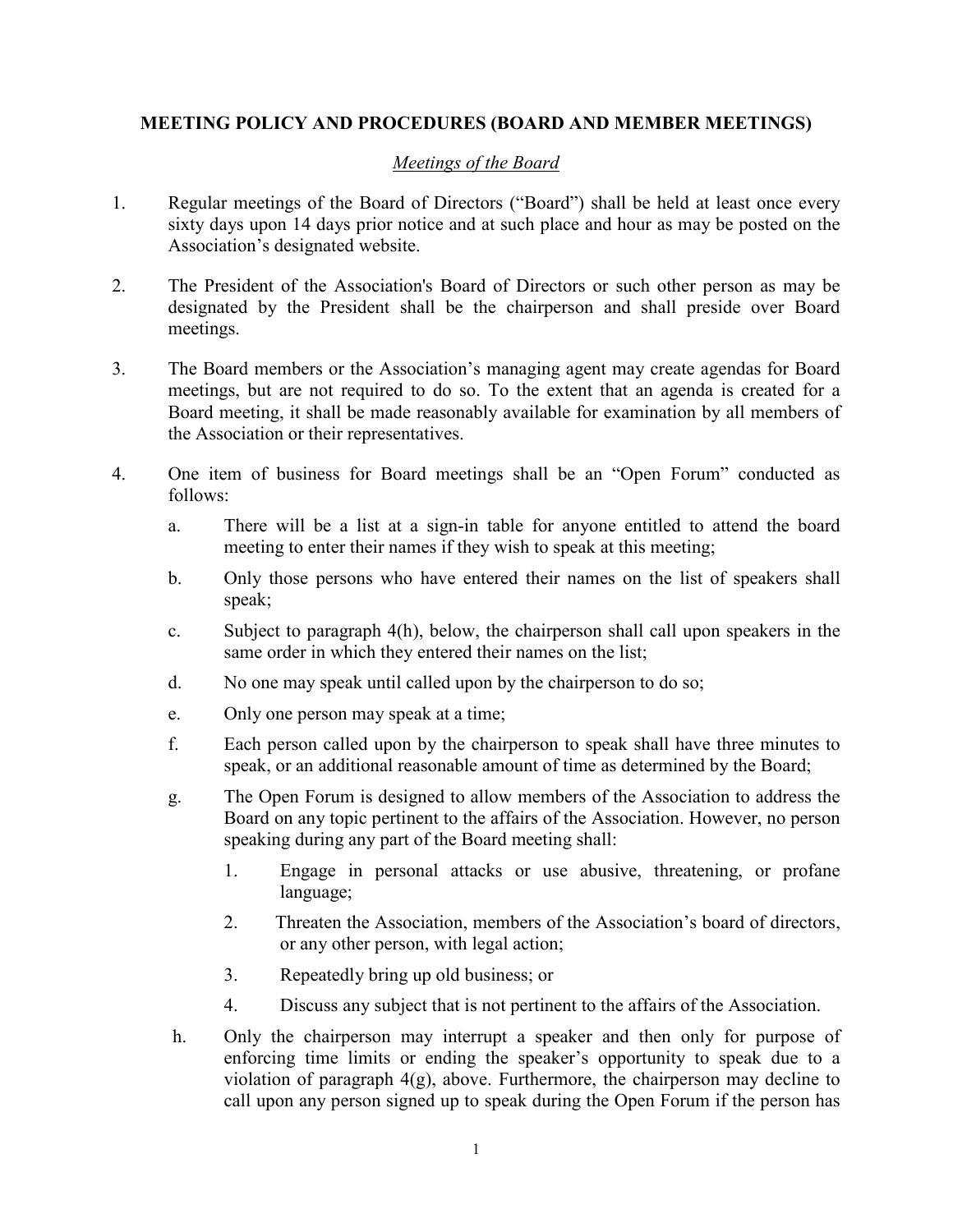previously violated paragraph 4(g), above. The chairperson shall have sole discretion to determine whether any person is violating or has violated any part of paragraph 4(g), above.

- 5. For each matter upon which the Board anticipates taking action, a motion must be made stating the proposed action, followed by discussion by the Board members. Owners who are not Board members shall have three minutes to speak regarding the motion, unless that Owner has already spoken about the motion during the Open Forum. The Board may limit the number of Owners speaking in favor or against any particular motion. If an Owner begins speaking about issues unrelated to the motion, the chairperson may terminate that Owner's opportunity to speak.
- 6. The members of the Board may hold a closed-door session and may restrict attendance to Board members and such other persons requested by the Board during a regular or specially announced meeting for discussion of the following:
	- a. Matters pertaining to employees of the Association or the Managing Agent's contract or involving the employment, promotion, discipline, or dismissal of an officer, agent, or employee of the Association;
	- b. Consultation with legal counsel concerning disputes that are the subject of pending or imminent court proceedings or matters that are privileged or confidential between attorney and client;
	- c. Investigative proceedings concerning possible or actual criminal misconduct;
	- d. Any matter the disclosure of which would constitute an unwarranted invasion of individual privacy; and
	- e. Review of or discussion relating to any written or oral communication from legal counsel.
- 7. Prior to holding a closed door session, the President of the Board, or other person designated to preside over the meeting, shall announce the general matter of discussion as stated above.
- 8. No rule or regulation shall be adopted during a closed session. A rule or regulation may be validly adopted only during a regular or special meeting or after the Board goes back into regular session following a closed session.
- 9. The minutes of all meetings at which an executive session was held shall indicate that an executive session was held and the general subject matter of the executive session.

## *Meetings of Members*

10. Annual meetings of the members of the Association shall be held on the second Thursday in September at 7 p.m., or at such other time determined by the Board.